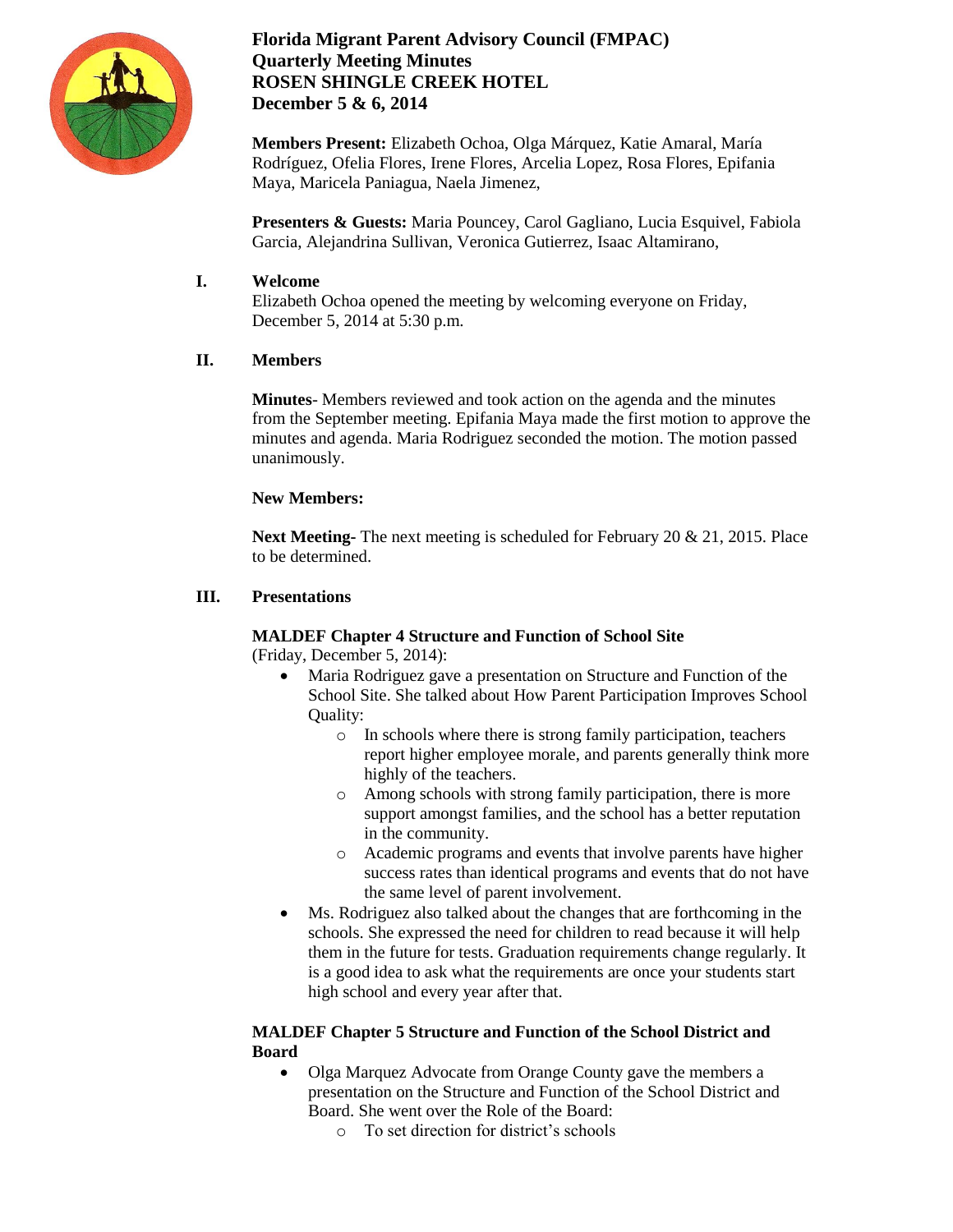- o To establish an effective and efficient structure for the school district
	- **Employs and oversees superintendent**
	- Develops and adopts policies
	- **Establishes budget priorities**
	- Employs and oversees superintendent
	- Develops and adopts policies
	- **Establishes budget priorities**
- o To provide support
- o To ensure accountability
- o To act as community leaders
- Ms. Marquez explained to the members the importance of learning the terminology of budgeting. She also mentioned that there is a district website that parents can access to see annual reports from the schools. She also expressed the importance of attending the meetings to address concerns affecting a group of people, an entire school, or more than one school.

## **Computer Training**

- Isaac Altamirano and Fabiola Garcia introduced Learning.com to members who were did not attended the prior meeting. They explained how the website helps with learning more about computer use. This is a pilot project, and this is the last month the website will be available.
- Dr. Pouncey mentioned to the members that the new standardized test will be done on a computer and as parents they need to familiarize themselves with computer use.

## **High School Equivalency Program HEP** (Saturday, December 6, 2014):

- Rosie Mendez HEP Outreach Specialist gave members a presentation on what the program is about. The University of South Florida's HEP Program is designed to help students who are or have parents who are seasonal farmworkers to obtain the equivalent of the high school diploma and subsequently to gain employment or be placed in an institution of higher education or other post-secondary education or training.
- The program will offer special classes in study skills in most subjects. Vocational evaluation, guidance and counseling. Program offers the option to take the GED test in English or Spanish. An ID is required and the Matricula is accepted as such. She explained all expenses are covered including a \$25 stipends.

## **Migrant Students Scholarship Opportunities**

- Lucia Esquivel, Migrant Program Coordinator, gave members a presentation on the Opportunities Migrant Students have in obtaining scholarships. Ms. Esquivel explained it is important to find scholarships, but we must also make sure our child meets all the qualifications. She said that essays should be real life, don't be afraid to keep it personal and to the point, and have someone proofread it. Ms. Esquivel also pointed out that it is important to show our children/students responsibility by holding them accountable for their actions.
- Ms. Carol Gagliano MEP Director also told members that it is important for members to take the information back to their districts and share with other parents.

# **How to Talk to Your Adolescent**

 Dr. Ana Oliver gave members a presentation on How to Talk to Your Adolescents. Dr. Oliver showed the members a YouTube video on how to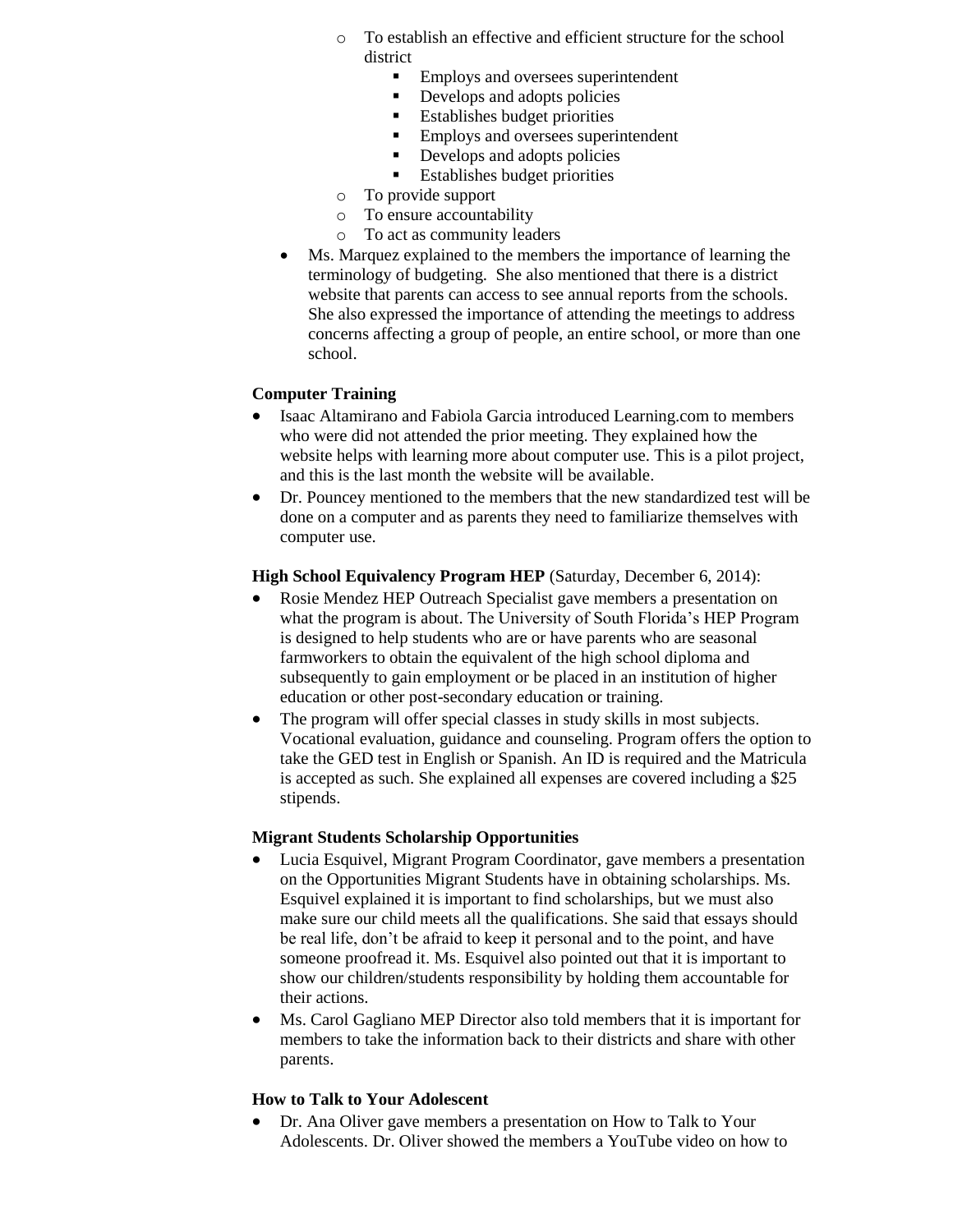talk to your adolescents. It is called Dialogos – Lidiando con Mis Pubertos. In this video Dr. Oliver mentioned that there are 8 stages of adolescents. 1 mistrust/trust, 2- autonomy, 3- initiative, 4- diligence, 5- identity, 6 intimacy, 7- generativity, 8- integrity. Dr. Oliver shared with members that it is very important to talk about puberty with your child at around the age of 7 years. We need to guide our children and not try to be their friend.

#### **Announcements:**

 Dr. Maria Pouncey talked to the members about the National Migrant Conference that will take place in Seattle, Washington on March 21-25, 2015. She would like for a couple of members to attend and give a workshop.

#### **IV. Closing**

On December 6, 2014, Irene Flores made the first motion to close the meeting. Epifania Maya seconded the motion. The motion passed unanimously.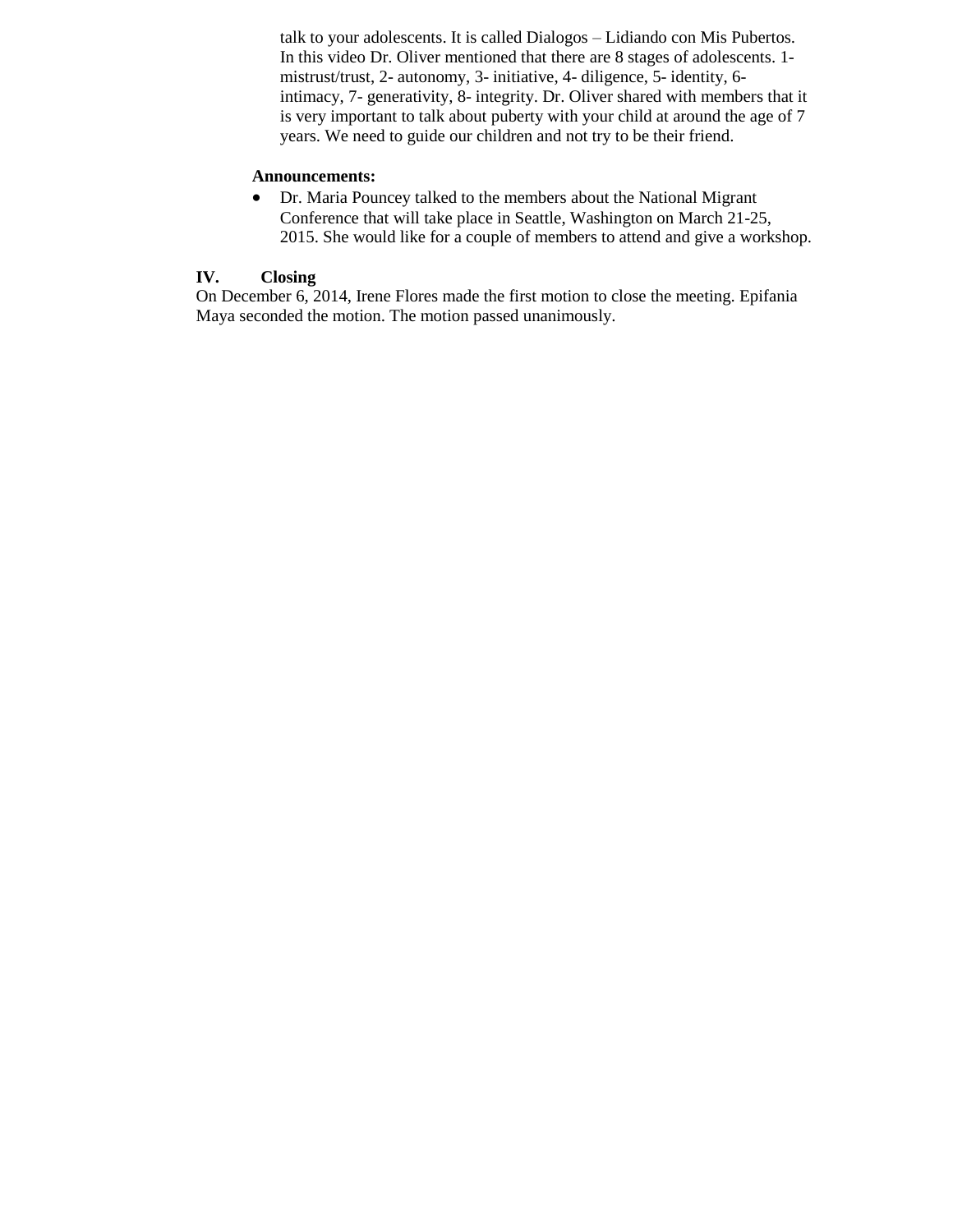

# **CONSEJO DE ASESORÍA ESCOLAR DE PADRES MIGRATORIOS DEL ESTADO DE LA FLORIDA (FMPAC) Las Minutas de la Reunión Trimestral ROSEN SHINGLE CREEK HOTEL 5 y 6 de diciembre 2014**

**Miembros Presentes:** Elizabeth Ochoa, Katie Amaral, Olga Marquez, Maria Rodriguez, Irene Flores, Ofelia Rodriguez, Arcelia Lopez, Rosa Flores, Epifania Maya, Maricela Paniagua, Naela Jimenez

**Presentadores e Invitados:** Maria Pouncey, Carol Gagliano, Lucia Esquivel, Fabiola Garcia, Veronica Gutierrez, Alejandrina Sullivan, Isaac Altamirano

## **I. Bienvenida**

Elizabeth Ochoa, dio la bienvenida y la apertura de la junta a las 5:30 p.m. el viernes 5 de diciembre de 2014.

## **II. Miembros**

## **Minutas**

Los miembros revisaron la agenda y las minutas de la junta de septiembre. Epifania Maya hizo la primera moción para aprobar las minutas y la agenda. Maria Rodriguez hizo la segunda moción. La moción fue aprobada por unanimidad.

## **Nuevos Miembros**

**Próximas Reuniones**- La próxima reunión será el 20 y 21 de febrero del 2015. Fabiola les hablara para decirles el lugar.

# **III. Presentaciones**

**MALDEF: Capitulo 4 Estructura y Función de la Escuela:** (viernes 5 de diciembre)**:**

- Maria Rodriguez miembro represéntate del Condado de Putnam dio a los miembros una presentación sobre la Estructura y Función de la Escuela. Ella hablo de como la participación de los padres mejora la calidad educativa:
	- o En las escuelas donde hay una fuerte participación familiar, los maestros reportan una moral más alta entre los empleados, y los padres por lo general tienen un mejor concepto de los maestros.
	- o Entre las escuelas con fuerte participación familiar hay más apoyo entre las familias y la escuela tiene a tener una mejor reputación en la comunidad.
	- o Los programas y eventos que involucran a los padres tienen mayor índice de éxito que programas idénticos donde no hay el mismo nivel de participación de padres.
- La Señora Rodriguez hablo sobre los cambios que vienen para las escuelas. Ella expreso que los niños tienen que leer para que les ayude en un futuro. Los requisitos de graduación cambian regularmente. Tiene que preguntar en las escuelas cuales son los requisitos especialmente cuando su hijo/a entre a la secundaria (high school).

# **MALDEF: Capitulo 5 Estructura y Función del Distrito y de la Junta Escolar**

- Olga Márquez miembro represéntate del condado de Orange dio a los miembros una presentación sobre la Estructura y Función del Distrito y de la Junta Escolar. Ella hablo del Rol de la Junta Escolar:
	- Determinar la dirección de las escuelas del distrito
	- Establecer una estructura eficaz y eficiente para el distrito escolar
		- o Emplear y supervisar al superintendente
		- o Desarrollar y adoptar políticas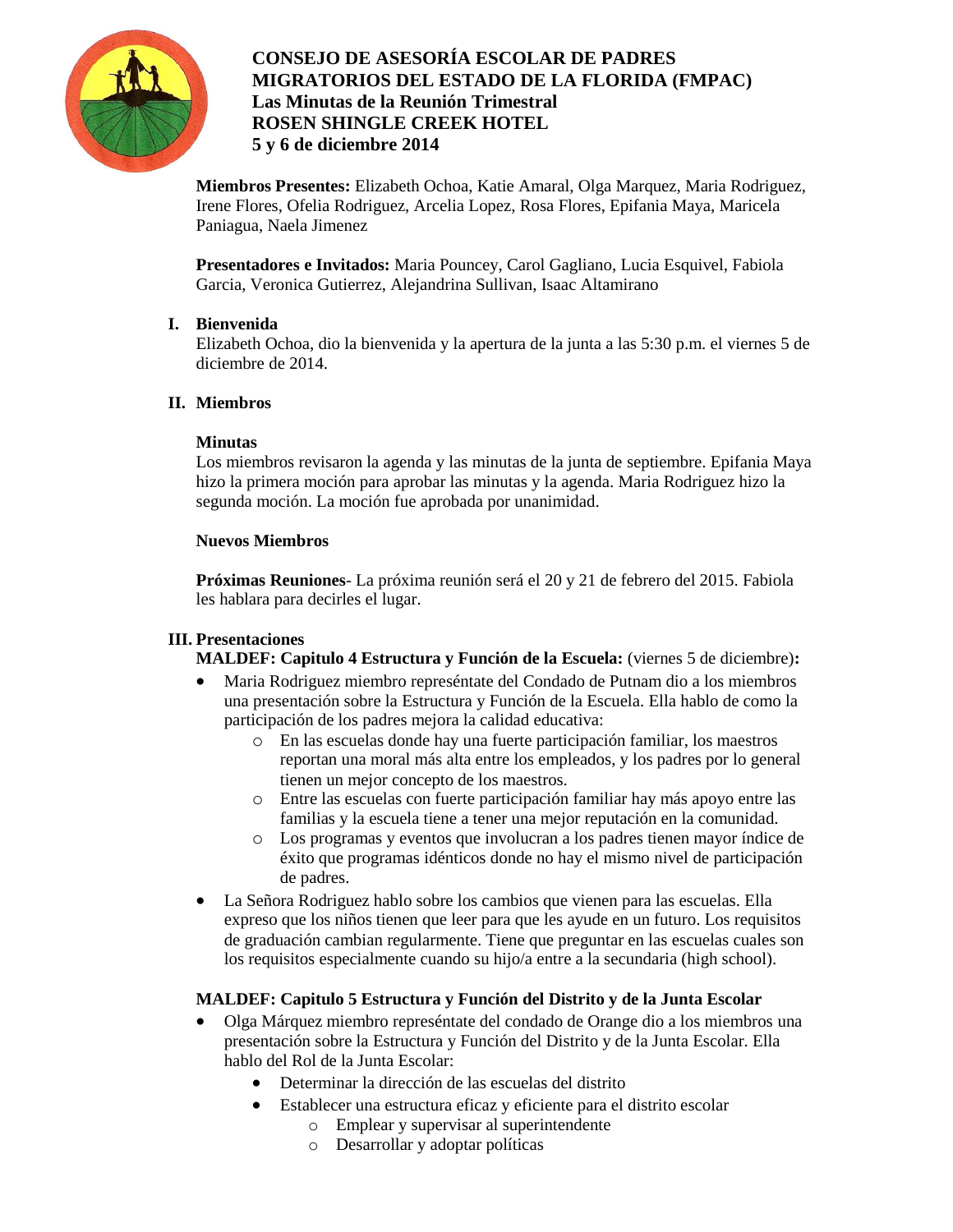- Brindar apoyo
- Rendir cuentas
- Actuar como líderes de la comunidad
- La Señora Márquez explico a los miembros que es importante que aprendan la terminología de presupuestos. También dijo que hay un sitio de internet donde los padres pueden ver el reporte anual de la escuela. Ella también expreso la importancia de asistir a las juntas escolares.

#### **Entrenamiento de Computadoras:**

- Isaac Altamirano y Fabiola Garcia presentaron el sitio del internet Learning.com a los miembros que estuvieron ausentes en la primera reunión. Este es un proyecto piloto y se terminara en diciembre. Los miembros trabajaron juntos en una lección.
- La Dra. Pouncey menciono que los nuevos exámenes estatales van hacer por medio de la computadora y los padres tienen que familiarizarse con el uso de la computadora.

#### **Programa de Equivalencia de Preparatoria** (sábado, 6 de diciembre de 2014)**:**

- Rosie Méndez, Especialista en Recursos del Programa Equivalencia de Preparatoria, dio a los miembros una presentación sobre el programa. El programa HEP de la Universidad del Sur de la Florida, está diseñado para ayudar a los estudiantes que trabajan en el campo por temporada o a los hijos de trabajadores de campo por temporada, para obtener la equivalencia del diploma de preparatoria y una institución educativa, universidad o escuela vocacional.
- Lo que el programa ofrece son clases especiales en el estudio de habilidades en todas las materias. Evaluación vocacional y ayuda de consejería. El programa también ofrece la opción de tomar el examen en inglés o español. Es requerido una identificación y aceptan la matricula. También explico que todos los gastos están cubiertos y reciben un estipendio de \$25.

#### **Oportunidades de Becas para Estudiantes Migrantes:**

- Lucia Esquivel, coordinadora del programa migrante, dio a los miembros una presentación de Oportunidades de Becas para Estudiantes Migrantes. Ella explico que los programas de Educación para Migrantes son responsables de ayudar a estudiantes migrantes en proveer información sobre la transición educacional más allá de la preparatoria. La mayoría de distritos escolares también ofrecen becas adicionales a nivel local. Algunas becas están diseñadas específicamente para estudiantes migrantes por medio de negocios agrícolas en la comunidad. Ella dio a los miembros una lista de becas disponibles para estudiantes migrantes. Es importante que los estudiantes cumplan con todos los requisitos de las becas. El ensayo tiene que tener información real, no tener miedo de escribir cosas personales y que sea directo, que alguien lo corrija antes de que lo entreguen. También ella dijo que tienen que enseñar a sus hijos responsabilidad para que sean responsables de sus acciones.
- Carol Gagliano, Directora Estatal del Programa de Migrantes, dijo a los miembros que es muy importante que lleven la información que reciben en esta junta a sus distritos para que la compartan con los padres migrantes.

## **Como Hablar con Su Adolecente:**

 La Dra. Ana Oliver dio a los miembros una presentación sobre cómo hablar con su adolecente. La Dra. Oliver enseño a los miembros un video por medio de YouTube llamado Diálogos-Lidiando con Mis Pubertos; durante el video la Dra. dijo que los adolescentes pasan por 8 etapas de su adolescencia. 1- desconfianza/confianza, 2 autonomía, 3- iniciativa, 4- laboriosidad, 5- identidad, 6- intimidad, 7- generatividad, 8- integridad. La Dra. Oliver dijo que hay que hablar con nuestros niños de la pubertad a la edad de 7 años. Dijo que tenemos que guiar a nuestros hijos y no tratar de ser su amigo.